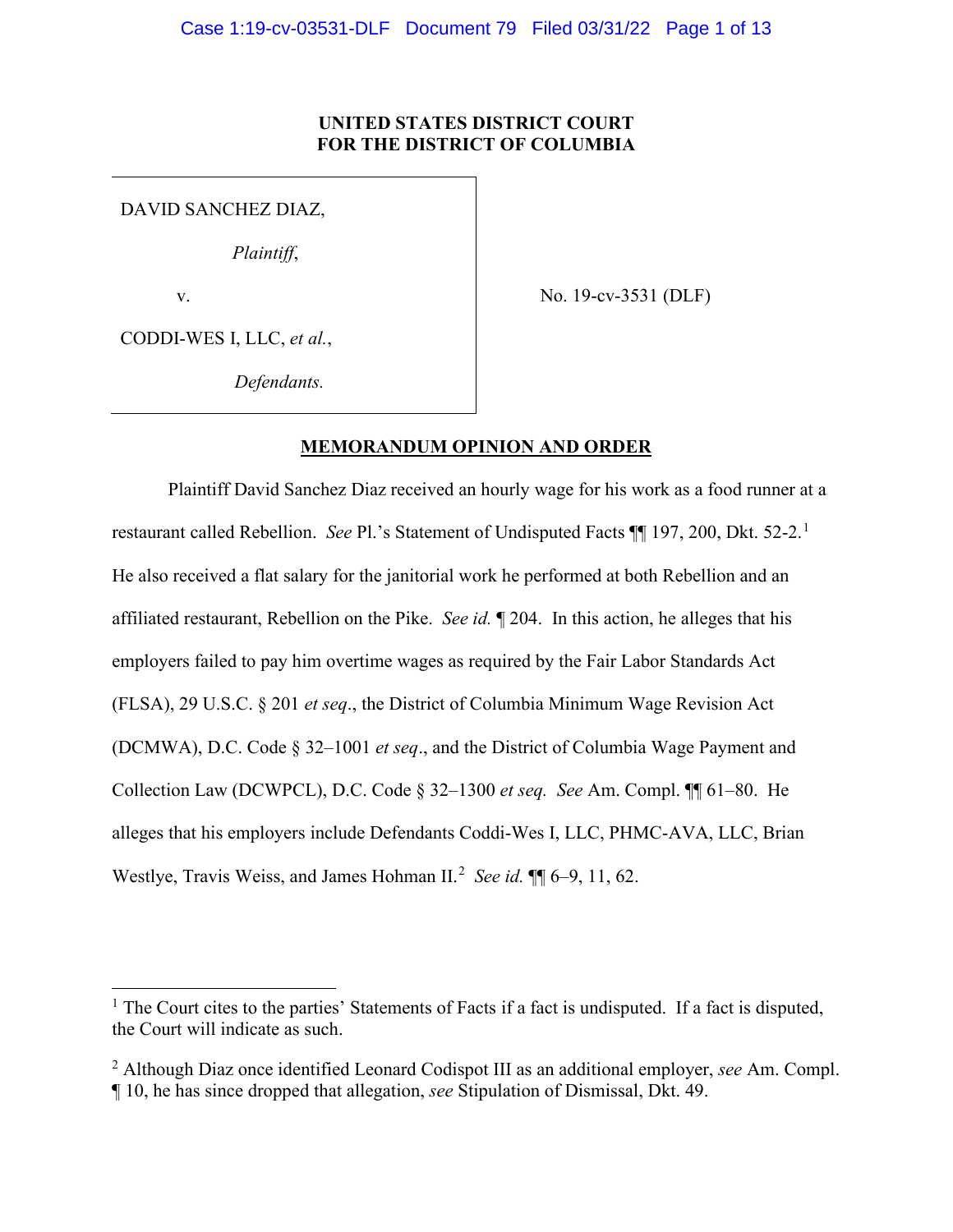### Case 1:19-cv-03531-DLF Document 79 Filed 03/31/22 Page 2 of 13

 Before the Court are three motions for summary judgment, which each concern whether Diaz had an employment relationship with the defendants. *See* Dkt. 45, 47, 52. First, the defendants jointly move for summary judgment on the ground that Diaz cleaned their restaurants as an independent contractor, rather than as an employee. *See* Defs.' Mot. for Summ. J. at 3–12, Dkt. 47-1. Second, Hohman separately moves for summary judgment on the ground that he does not qualify as an employer. *See* Hohman Mot. to Dismiss, Dkt. 45. Finally, Diaz moves for summary judgment on two grounds: first, that the FLSA applies to the corporate defendants and, second, that Coddi-Wes, Westlye, and Weiss qualify as his employers for the purpose of liability under that statute. *See* Pl.'s Partial Mot. for Summ. J., Dkt. 52. For the following reasons, the Court will deny the defendants' joint motion, grant Hohman's separate motion, and grant Diaz's motion with respect to all defendants except Weiss.

#### **I. BACKGROUND**

#### **A. Statutory Background**

The FLSA provides that "no employer shall employ any of his [covered] employees ... for a workweek longer than forty hours unless such employee receives compensation" for his additional hours "at a rate not less than one and one-half times [his] regular rate." 29 U.S.C. § 207(a)(1). For this purpose, an employee's regular rate includes their "remuneration for employment," excluding gifts, vacation and sick pay, various insurance payments, and certain other exempted items. *Id.* § 207(e). The FLSA also grants aggrieved employees a private right of action, with the opportunity to recover both their "unpaid overtime compensation" and an additional amount of liquidated damages. *Id.* § 216(b).

District of Columbia law similarly entitles employees to overtime pay, *see* D.C. Code § 32-1003(c), and creates a private right of action, *see id.* §§ 32-1012(a), 32-1308. This Court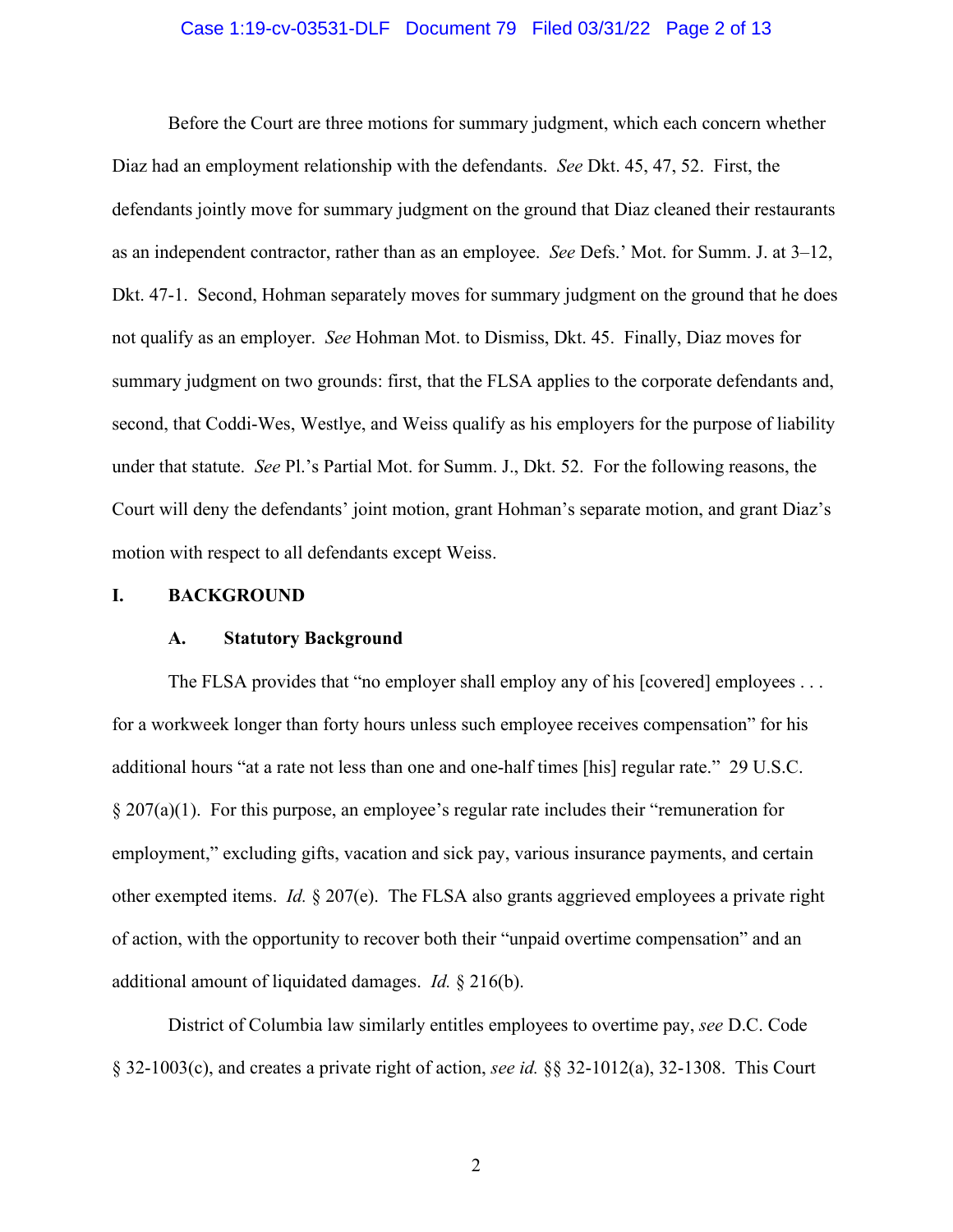#### Case 1:19-cv-03531-DLF Document 79 Filed 03/31/22 Page 3 of 13

has previously held that, "[b]ecause the DCWPCL and FLSA contain nearly identical provisions with respect to employers' liability," the determination of whether an individual is an employer or an employee for the purpose of the FLSA also applies for the purpose of D.C. law. *Ventura v. Bebo Foods, Inc.*, 738 F. Supp. 2d 1, 5 n.2 (D.D.C. 2010); s*ee also Villar v. Flynn Architectural Finishes, Inc.*, 664 F. Supp. 2d 94, 96 (D.D.C. 2009). Accordingly, the differences between the above statutes are not material to the instant motions.

#### **B. Factual Background**

Diaz began working at Rebellion in 2016. *See* Pl.'s Statement of Facts ¶ 213. At that time, his duties included "bringing food from the kitchen to seated customers, cleaning tables, interacting with guests, [and] communicating with front-of-the-house staff." *Id.* ¶ 221. Diaz worked in that role for approximately twenty to thirty hours each week and received an hourly wage that gradually rose to \$11.50. *See id.* ¶¶ 200–01, 212–16; Pl.'s Dep. at 12:22–13:7, Dkt. 55-1. It is undisputed that Diaz worked those hours as an employee of the restaurant, as that term is used in the FLSA. *See* Defs.' Reply at 6–7, Dkt. 76.

In 2017, Diaz began to clean Rebellion after hours for the flat salary of \$500 per week. *See* Pl.'s Statement of Facts  $\P$  204, 217. In the spring of 2019, Diaz began to clean Rebellion on the Pike as well, for the flat salary of \$500 every two weeks. *See id.* ¶ 204; Pl.'s Dep. at 33:3– 10. The defendants argue that, although Diaz worked as an employee during his food running shifts, he worked as an independent contractor during his janitorial duties. *See* Defs.' Mot. for Summ. J. at 1. Diaz was fired from his food running and janitorial roles at both restaurants on November 3, 2019. *See* Pl.'s Statement of Facts ¶ 217.

Diaz filed the instant action on November 22, 2019. *See* Compl., Dkt. 1. Following discovery, Diaz moved to amend his complaint, *see* Dkt. 17, and this Court granted his motion,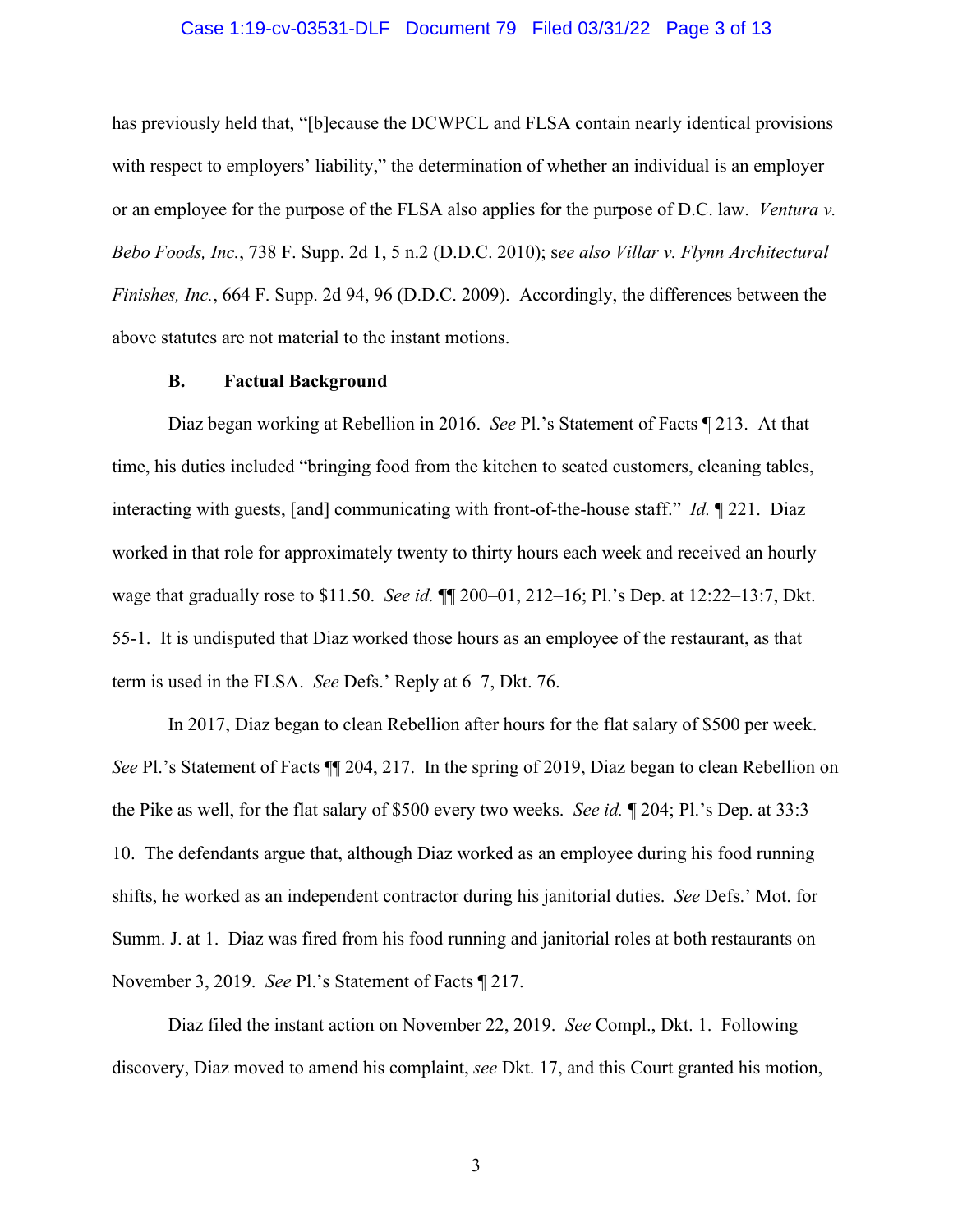#### Case 1:19-cv-03531-DLF Document 79 Filed 03/31/22 Page 4 of 13

*see* Minute Order of June 4, 2020. The Court then referred the case to mediation, *see* Minute Order of Oct. 22, 2020, which proved unsuccessful, *see* Joint Status Report of Feb. 18, 2021, Dkt. 43. The defendants filed their motions for summary judgment on April 15, 2021, *see* Dkts. 45, 47, and Diaz filed his motion for partial summary judgment on May 21, 2021, *see* Dkt. 52. Those motions are now ripe for review.

### **II. LEGAL STANDARD**

Under Federal Rule of Civil Procedure 56, summary judgment is appropriate if the moving party "shows that there is no genuine dispute as to any material fact and the movant is entitled to judgment as a matter of law." Fed. R. Civ. P. 56(a); *see also Anderson v. Liberty Lobby, Inc.*, 477 U.S. 242, 247–48 (1986). A "material" fact is one that could affect the outcome of the lawsuit. *See Liberty Lobby*, 477 U.S. at 248; *Holcomb v. Powell*, 433 F.3d 889, 895 (D.C. Cir. 2006). A dispute is "genuine" if a reasonable jury could determine that the evidence warrants a verdict for the nonmoving party. *See Liberty Lobby*, 477 U.S. at 248; *Holcomb*, 433 F.3d at 895. In reviewing the record, the court "must draw all reasonable inferences in favor of the nonmoving party, and it may not make credibility determinations or weigh the evidence." *Reeves v. Sanderson Plumbing Prods. Inc.*, 530 U.S. 133, 150 (2000).

A party "opposing summary judgment" must "substantiate [its allegations] with evidence" that "a reasonable jury could credit in support of each essential element of [its] claims." *Grimes v. District of Columbia*, 794 F.3d 83, 94 (D.C. Cir. 2015). The moving party is entitled to summary judgment if the opposing party "fails to make a showing sufficient to establish the existence of an element essential to that party's case, and on which that party will bear the burden of proof at trial." *Celotex Corp. v. Catrett*, 477 U.S. 317, 322 (1986).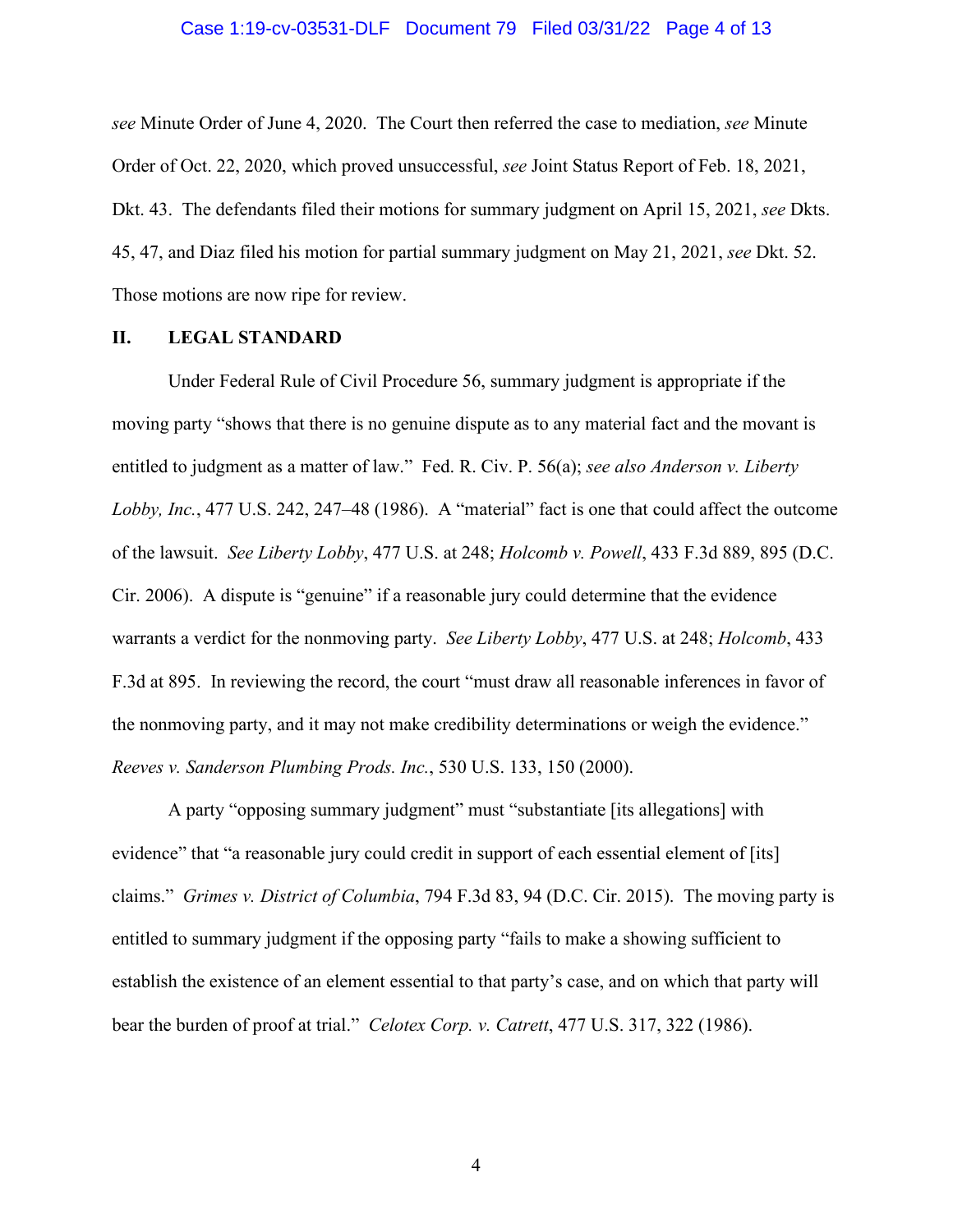## **III. ANALYSIS**

## **A. The Defendants Have Not Shown That Diaz Was an Independent Contractor**

Courts assess employment status—whether a worker is an employee or an independent contractor—with an eye to "[e]conomic reality rather than technical concepts." *Goldberg v. Whitaker House Coop., Inc.*, 366 U.S. 28, 33 (1961) (internal quotation marks omitted). In doing so, the D.C. Circuit has previously weighed "whether the alleged employer (1) had the power to hire and fire the employees, (2) supervised and controlled employee work schedules or conditions of employment, (3) determined the rate and method of payment, and (4) maintained employment records." *Morrison v. Int'l Programs Consortium, Inc.*, 253 F.3d 5, 11 (D.C. Cir. 2001) (citation omitted). The Circuit has also assessed "(1) the degree of control exercised by the employer over the workers, (2) the workers' opportunity for profit or loss and their investment in the business, (3) the degree of skill and independent initiative required to perform the work, (4) the permanence or duration of the working relationship and (5) the extent to which the work is an integral part of the employer's business." *Id.* (citing *Brock v. Superior Care, Inc.*, 840 F.2d 1054, 1058–59 (2d Cir. 1988)). None of those factors "standing alone is dispositive," *id.*, and the weighing of the factors is a question of law, *see id.* at 10 n.3 (citation omitted).

Here, several of the above factors favor classifying Diaz as an employee. His cleaning responsibilities did not require special skills. *See* Pl.'s Statement of Facts ¶ 238. He performed those duties on a consistent basis for several years. *See id.* ¶¶ 210, 217. The defendants provided both cleaning materials for him to use, *see id.* ¶ 234, and specific directions on how to perform his work, *see id.* ¶¶ 239–43. Although the defendants set no fixed schedule for when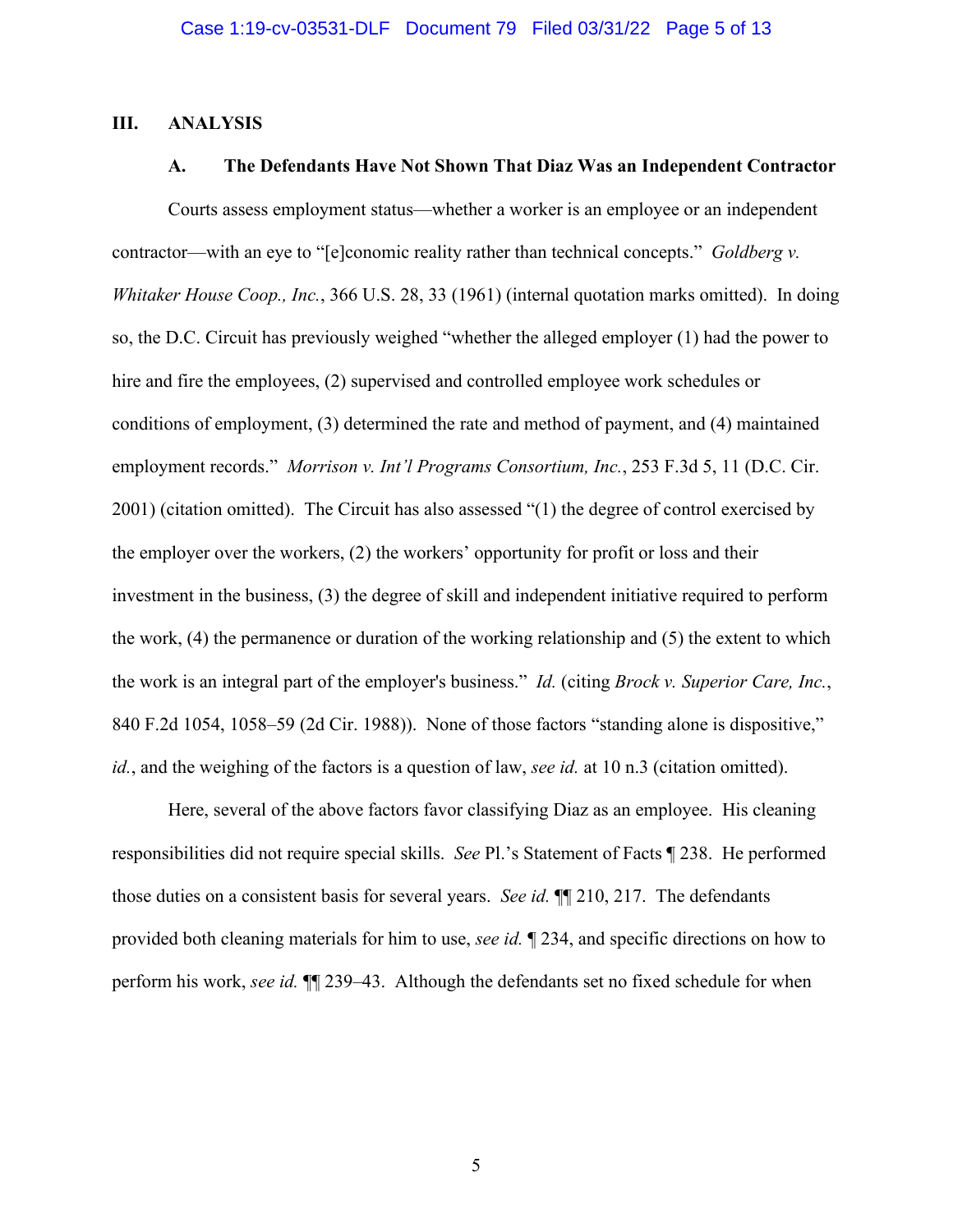### Case 1:19-cv-03531-DLF Document 79 Filed 03/31/22 Page 6 of 13

Diaz was required to clean their restaurants, *see* Defs.' Statement of Facts ¶ 1, <sup>3</sup> they directed him to clean only when their restaurants were closed, *see* Pl.'s Statement of Facts ¶¶ 91, 169, 208, and sometimes assigned him additional tasks, such as cleaning ceiling fans or light fixtures, *see id.*  $\sqrt{237}$ . Finally, the defendants did not prepare a written contract for Diaz's janitorial duties. *See id.*  $\sqrt{226}$ . These considerations strongly suggest an employer-employee relationship.

Moreover, although the defendants now attempt to bifurcate Diaz's food running and janitorial duties, *see* Defs.' Mot. for Summ. J. at 1, they previously treated those duties as a part of a single employment relationship. Before Diaz took over Rebellion's janitorial work, the work was performed by other individuals who qualified as employees. *See* Pl.'s Statement of Facts ¶ 224. On at least one occasion, the defendants paid Diaz a single check for both "tips [earned as a food runner] and cleaning." *See id.* ¶ 206 (quoting Hohman Dep. at 55:7–14, Dkt. 53-1)). Diaz was fired from both his food running and janitorial roles simultaneously. *See id.* ¶¶ 218, 260–61. Before he was fired, the defendants told him that his performance in both roles was inadequate. *See id.* ¶ 261; Coddi-Wes Dep. at 61:4–13, Dkt. 61-1. And after he was fired, his janitorial work reverted to other employees of the restaurants. *See id.* ¶¶ 225, 250. Indeed, at no point during the period relevant to this litigation did the defendants contract with any other person to provide services on a weekly basis. *See id.* ¶ 231. Those considerations foreclose the defendants' bifurcation theory.

The defendants finally argue that Diaz was an independent contractor because he hired his own employees. It is undisputed that Diaz sometimes hired both his wife and a woman named Griselda to clean the defendants' restaurants; that Diaz paid those women out of his own

 $3$  The defendants did not number the paragraphs in their statement of undisputed material facts. For convenience, the Court uses the numbering adopted in the plaintiff's response to that statement. *See* Dkt. 52-1.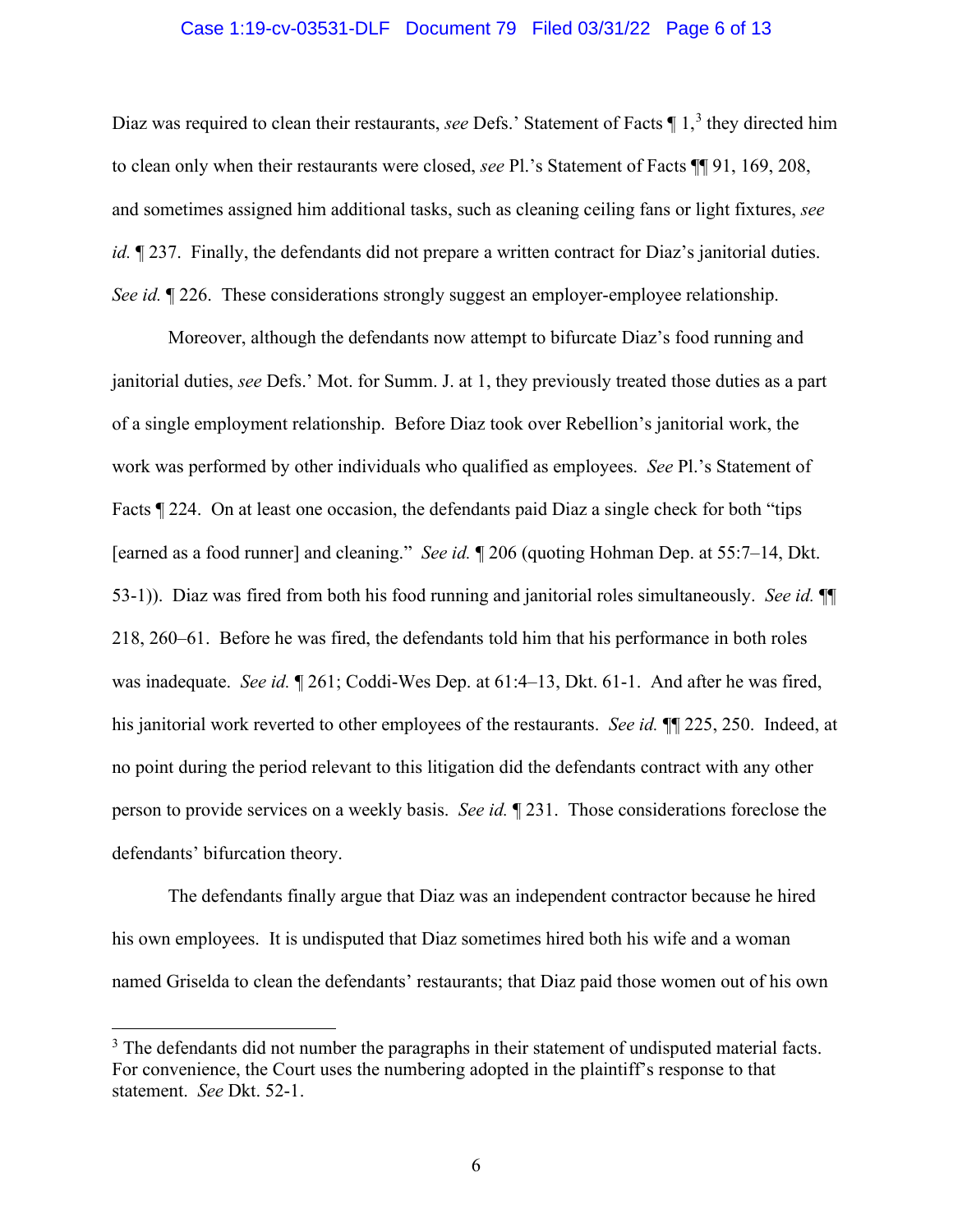### Case 1:19-cv-03531-DLF Document 79 Filed 03/31/22 Page 7 of 13

pocket; and that he supervised both women's work. *See* Defs.' Statement of Facts ¶¶ 2–3, 5–6. But although those facts show that Diaz had an "opportunity for profit or loss" in his janitorial work, that showing is not dispositive here, where the "totality of the circumstances" suggest he was an employee. *See Morrison*, 253 F.3d at 11. Nor does *Rutherford Food Corp. v. McComb*, 331 U.S. 722 (1947), support the defendants' position. *See* Defs.' Mot. for Summ. J. at 11–12. That case made a commonplace observation: that there are "independent contractors who take part in production or distribution who [are] responsible for the wages and hours of their own employees." *Id.* at 729 (citing *United States v. Silk*, 331 U.S. 704 (1947)). That language does not create any rule of law—let alone hold that hiring employees necessarily makes someone an independent contractor. *But see* Defs.' Mot. for Summ. J. at 11–12; Defs.' Reply at 4–5.

For the reasons above, Diaz cleaned the defendants' restaurants as an employee, rather than an independent contractor. And although Diaz did not specifically move for summary judgment on the ground that he worked as an employee, no genuine dispute of material fact prevents the Court from resolving this issue. The parties dispute how often Diaz hired others to help him clean the restaurants, *compare* Defs.' Statement of Facts ¶ 4 (citing Pl.'s Dep. at 25:14– 15), *with* Pl.'s Response to Defs.' Statement of Facts ¶ 4, Dkt. 52-1 (citing Pl.'s Dep. at 25:4–6), and whether the defendants limited his choice of employees, *compare* Defs.' Statement of Facts ¶ 7 (citing Pl.'s Dep. at 79:13–16), *with* Pl.'s Statement of Facts ¶ 7 (citing Pl.'s Dep. 25:16–19, 76:1–8). But even if the Court accepted the defendants' positions on both issues—*i.e.*, that Diaz hired help semi-regularly and chose his own employees, *see* Defs.' Statement of Facts ¶¶ 4, 7 he would still qualify as an employee for all the reasons stated above. In short, Diaz's opportunity for profit or loss does not outweigh all the other factors that cast him as an employee. The FLSA accordingly classifies him as an employee rather than an independent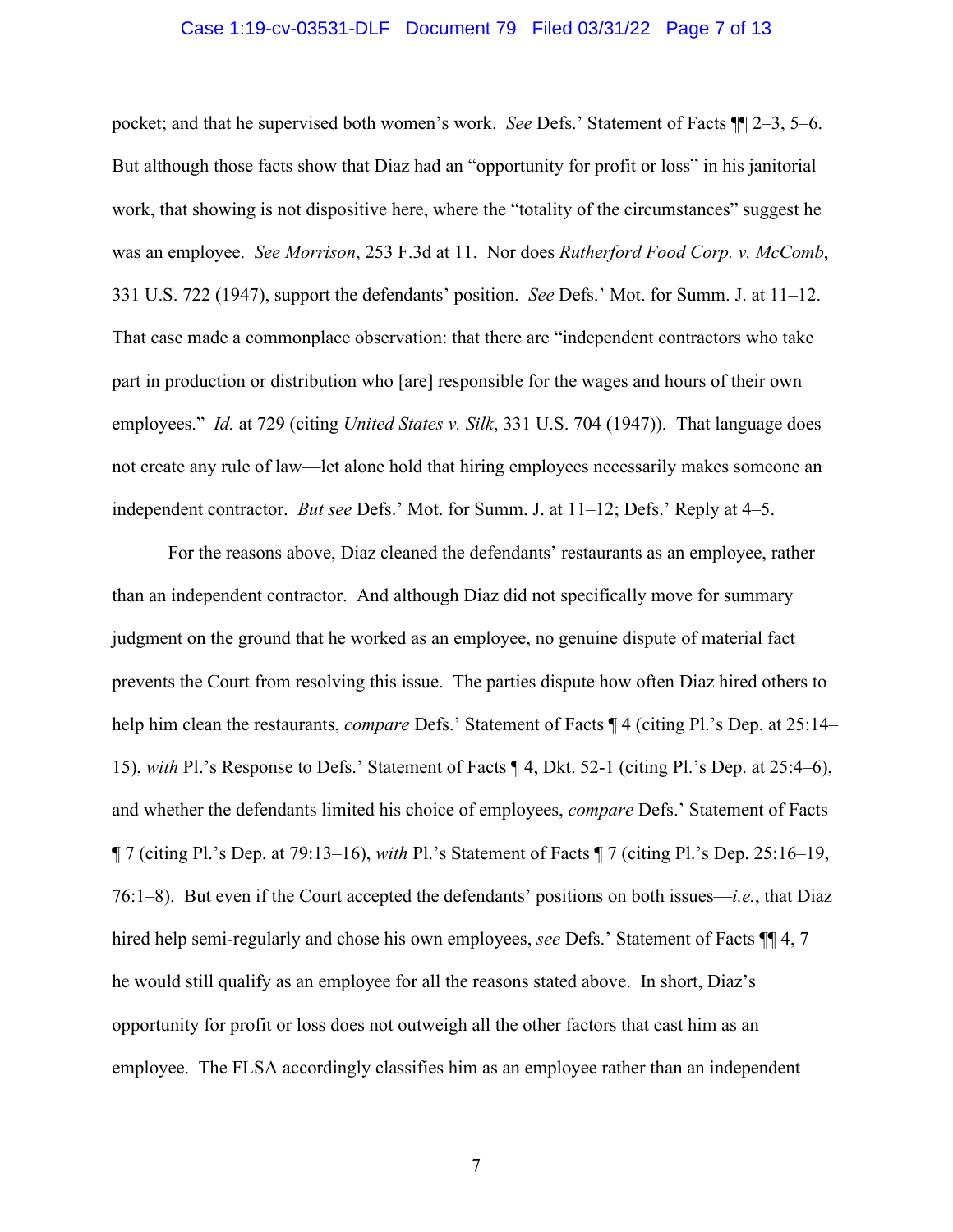#### Case 1:19-cv-03531-DLF Document 79 Filed 03/31/22 Page 8 of 13

contractor. *See Morrison*, 253 F.3d at 10 n.3 (holding that the weighing of the *Morrison* factors is a question of law).

#### **B. The Corporate Defendants Are Covered Enterprises**

Defendants Coddi-Wes and PHMC-AVA—which operated Rebellion and Rebellion on the Pike respectively, *see* Pl.'s Statement of Facts ¶¶ 1, 4, 6—are subject to the FLSA's overtime provisions. As relevant here, those provisions apply to employees who are "employed in an enterprise engaged in commerce or in the production of goods for commerce." 29 U.S.C. §  $207(a)(1)$ . An "enterprise" meets that description if its "annual gross volume of sales made or business done is not less than \$500,000" and if it has "has employees handling, selling, or otherwise working on goods or materials that have been moved in or produced for [interstate] commerce." *Id.* § 203(s)(1); *see also id.* § 203(b) (defining "commerce" in the FLSA to exclude commerce within a single state). Coddi-Wes' monthly gross income exceeded \$100,000, and PHMC-AVA's annual gross income in 2019 was approximately \$790,000. *See* Pl.'s Statement of Facts ¶¶ 1, 4. Those figures put the entities' "annual gross volume of sales" above the FLSA's floor. *See* 29 U.S.C. § 203(s)(1). Moreover, it is undisputed that employees at both Rebellion and Rebellion on the Pike handled food and alcohol items that had been grown, raised, or produced outside of their respective states. *See* Pl.'s Statement of Facts ¶¶ 2–3, 5. Coddi-Wes and PHMC-AVA thus qualify as "enterprise[s] engaged in commerce or in the production of goods for commerce." 29 U.S.C. § 203(s)(1). Accordingly, if one or both of those companies "employed" Diaz, they are subject to the overtime provisions in the FLSA. *Id.* § 207(a)(1).

## **C. Several Defendants Qualify as Diaz's Employers**

The FLSA defines "employer" to include "any person acting directly or indirectly in the interest of an employer in relation to an employee." *Id.* § 203(d). In applying that definition,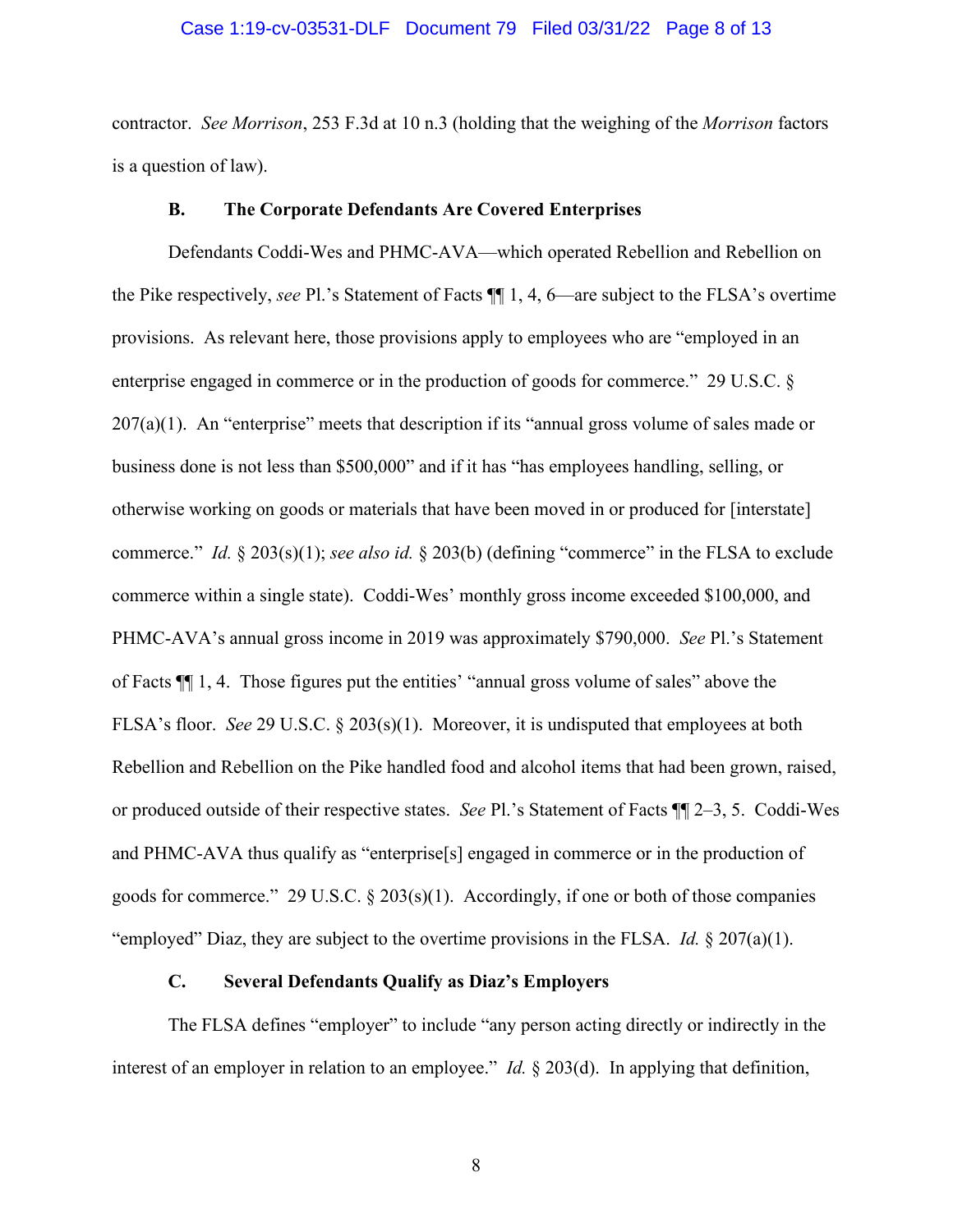### Case 1:19-cv-03531-DLF Document 79 Filed 03/31/22 Page 9 of 13

courts ask whether the alleged employer had "the power to hire and fire, supervise and control work schedules or conditions of employment, determine rate and method of pay, and maintain employment records." *Villar*, 664 F. Supp. 2d at 96 (citing *Morrison*, 253 F.3d at 11). "This test may show that more than one 'employer' is liable for violations of the FLSA." *Ventura*, 738 F. Supp. 2d at 5. It also admits the possibility that "a corporate officer with operational control of a corporation's covered enterprise [may be] an employer along with the corporation, jointly and severally liable under the FLSA for unpaid wages." *Perez v. C.R. Calderon Constr., Inc.*, 221 F. Supp. 3d 115, 143–44 (D.D.C. 2016) (quoting *Ruffin v. New Destination*, 800 F. Supp. 2d 262, 269 (D.D.C. 2011)). "To determine whether a corporate officer has operational control, the Court looks at the factors above plus the ownership interest of the corporate officer." *Ventura*, 738 F. Supp. 2d at 5–6. For the following reasons, the Court will hold that Coddi-Wes and Brian Westlye were Diaz's employers and that James Hohman was not. The Court will also deny summary judgment with respect to Travis Weiss.<sup>4</sup>

## *1. Coddi-Wes*

Diaz worked as a food runner at Coddi-Wes from August 2016 to November 2019. *See* Pl.'s Statement of Facts ¶¶ 7–8. During that time, Coddi-Wes required Diaz to clock in and out of its restaurant, *see id.* ¶ 9; directed him to prepare both a W-4 and an I-9, *see id.* ¶ 10; paid him an hourly wage, *see id.* ¶ 11; and paid employer-side payroll taxes, *see id.* ¶ 12. The defendants concede that Coddi-Wes employed Diaz during his food running shifts, *see* Defs.' Reply at 6–7, although they deny that Coddi-West was Diaz's employer for the purpose of his janitorial work,

<sup>&</sup>lt;sup>4</sup> Neither party moved for summary judgment with respect to PHMC-AVA, so the Court will not address its status here.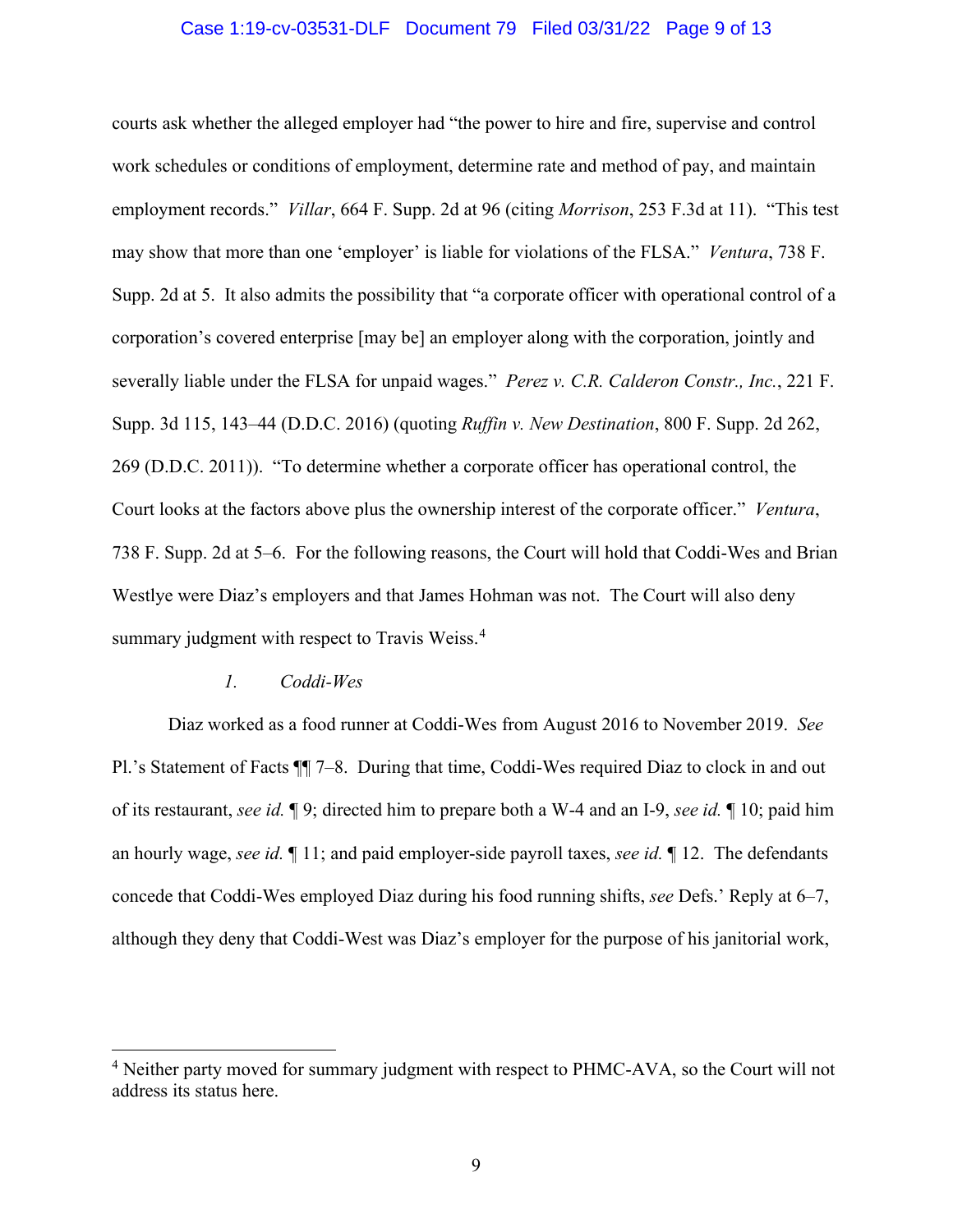### Case 1:19-cv-03531-DLF Document 79 Filed 03/31/22 Page 10 of 13

*see id.* at 7. But the Court already rejected that argument, *see supra*, and thus Coddi-Wes was Diaz's employer.

## *2. Brian Westlye*

Westlye also was Diaz's employer. Westlye is an owner and corporate officer of Coddi-Wes, which operated Rebellion. *See* Pl.'s Statement of Facts ¶¶ 6, 15–17. There is also evidence that he had "operational control" of the restaurant, as is necessary for joint and several liability. *Perez*, 221 F. Supp. 3d at 143–44. For example, Westlye personally hired general managers for the restaurant, *see* Pl.'s Statement of Facts ¶ 55; participated in the decision to hire Diaz to clean the restaurant, *see id.* ¶ 33; signed employees' paychecks, *see id.* ¶ 21; required general managers to seek approval from him or Weiss before giving certain raises, *see id.* ¶ 29; counseled Diaz on his poor performance, *see id.* ¶ 73; supervised other employees, including through setting generally applicable policies, *see id.* ¶¶ 74–75; and participated in the decision to fire Diaz, *see id.* ¶¶ 50, 52. Moreover, Westlye forfeited any challenge to his status as an employer. "It is well established that if a [party] fails to respond to an argument raised in a motion for summary judgment, it is proper to treat that argument as conceded." *Wilkins v. Jackson*, 750 F. Supp. 2d 160, 162 (D.D.C. 2010) (citing *FDIC v. Bender*, 127 F.3d 58, 67 (D.C.Cir.1997)). Because Westlye never responded to Diaz's argument that he qualified as an employer, *see generally* Defs.' Reply, that principle applies here. Westlye thus was Diaz's employer within the meaning of the FLSA.

### *3. James Hohman II*

Hohman, in contrast, does not qualify as Diaz's employer. To begin, there is no evidence that Hohman was a "corporate officer" of either Coddi-Wes or PHMC-AVA, *Perez*, 221 F. Supp. 3d at 143–44. *See* Coddi-Wes Interrogatories at 3, Dkt. 58-1 (identifying the members of Coddi-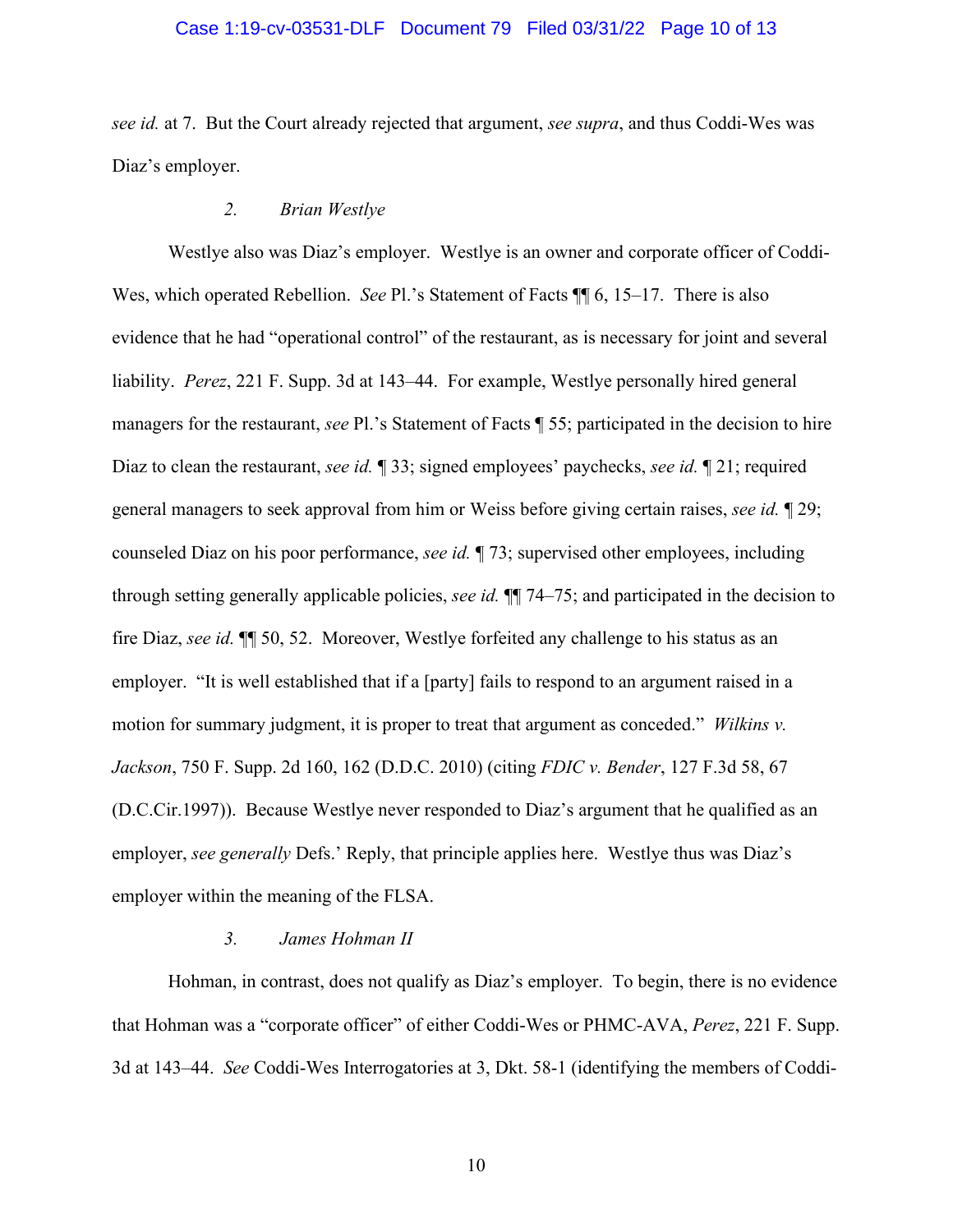### Case 1:19-cv-03531-DLF Document 79 Filed 03/31/22 Page 11 of 13

Wes as Westlye, Weiss, and Lenny Codispot); Pl.'s Statement of Facts  $\P$  171 (identifying Hohman as a "general manager and bartender at Rebellion," but not an owner of either LLC); *see also* Am. Compl. ¶ 11 (failing to allege that Hohman was an officer of either LLC). And although there is some authority for the proposition that a "legal interest in the corporate entity . . . is not a prerequisite for employer status under the FLSA," *Thompson v. Linda And A., Inc.*, 779 F. Supp. 2d 139, 152 (D.D.C. 2011), the absence of any ownership interest weighs heavily against treating Hohman as an employer, *see Ventura*, 738 F. Supp. 2d at 5–6 (considering the "ownership interest of the corporate officer"). In addition, there is considerable evidence that Hohman lacked operational control over Diaz's employment. For example, Hohman did not set Diaz's hours as a food runner, *see* Hohman's Statement of Facts ¶ 4, Dkt. 45-1, or define his food running duties, *see id.* ¶ 9. Similarly, he neither hired Diaz to clean the restaurants, *see* Pl.'s Statement of Facts ¶¶ 204–05; Pl.'s Dep. at 20:22–21:10, nor supervised his cleaning, *see* Hohman's Statement of Facts ¶ 9. Finally, he did not terminate Diaz or participate in the decision to do so. *See* Hohman's Statement of Facts ¶ 6. Therefore, Hohman was not Diaz's employer.

### *4. Travis Weiss*

Finally, the Court will deny summary judgment as to Weiss because there is a genuine dispute over whether he was a member of Coddi-Wes. *See* Fed. R. Civ. P. 56(a). The parties have both identified sworn testimony on this issue. Diaz points to an interrogatory from Coddi-Wes that lists Weiss as one of its members. *See* Coddi-Wes Interrogatories at 3. In response, the defendants point to Weiss' deposition, in which he testified that he was not an owner of the LLC. *See* Weiss Dep. at 19:15–20:2, 41:20–22, Dkt. 54-1. Neither party has provided the operating agreement for Coddi-Wes, or any other document that would definitively resolve the LLC's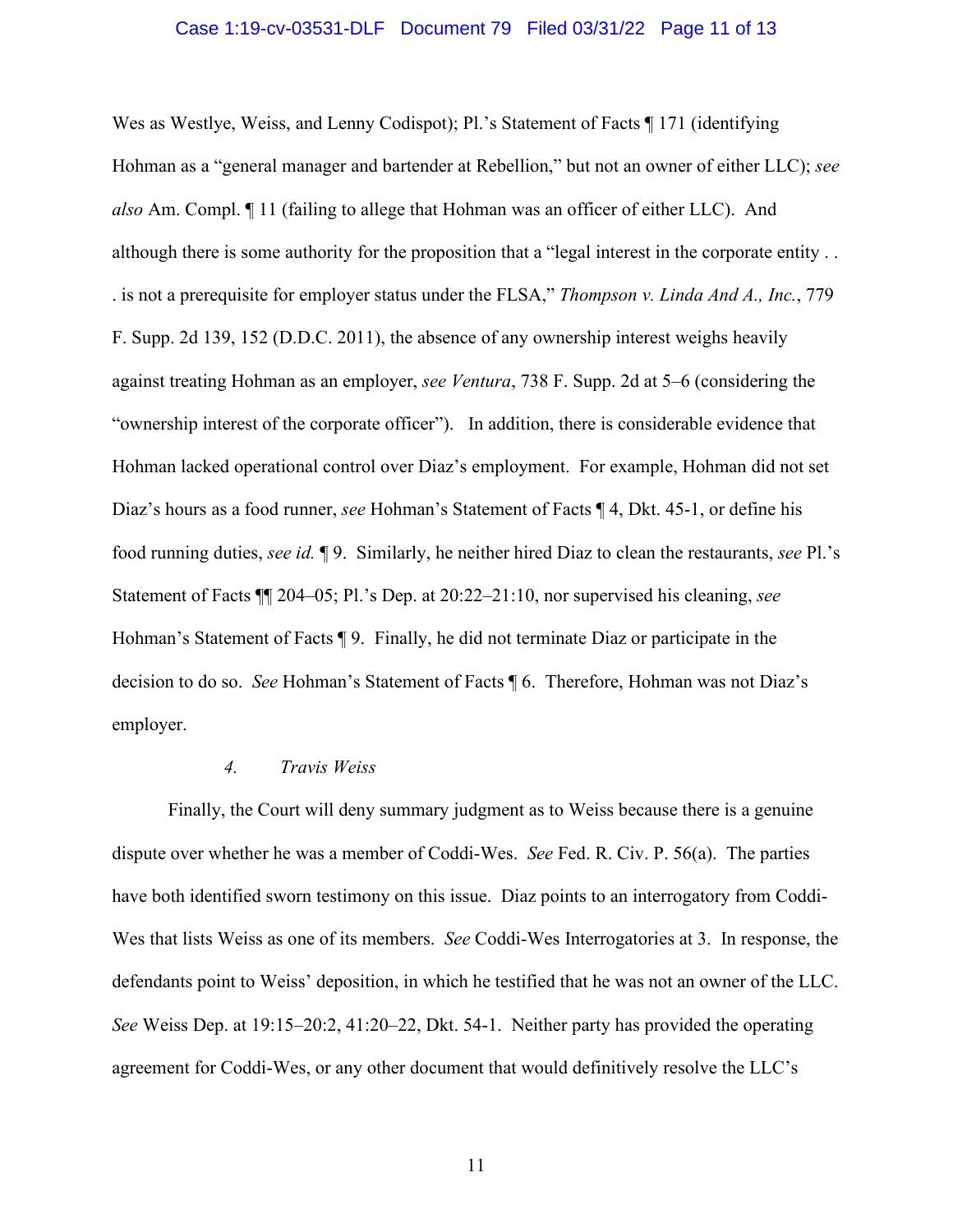## Case 1:19-cv-03531-DLF Document 79 Filed 03/31/22 Page 12 of 13

membership. And whether Weiss is a member of Coddi-Wes is material for the reason discussed above: Even assuming that a legal interest in the LLC "is not a prerequisite for employer status," *Thompson*, 779 F. Supp. 2d at 152, the absence of a legal interest weighs heavily against that status, *see Ventura*, 738 F. Supp. 2d at 5–6. The Court thus denies summary judgment, on the current record, with respect to whether Weiss qualifies as an employer.<sup>5</sup>

## **IV. CONCLUSION**

Accordingly, for the reasons discussed above, it is

**ORDERED** that the defendants' joint Motion for Summary Judgment, Dkt. 47, is

**DENIED**. It is further

**ORDERED** that James Hohman II's separate Motion for Summary Judgment, Dkt. 45, is

**GRANTED**. It is further

**ORDERED** that the case is **DISMISSED WITH PREJUDICE** as to defendant

Hohman. And it is further

**ORDERED** that the plaintiff's Motion for Partial Summary Judgment, Dkt. 52, is **GRANTED** with respect to whether Coddi-Wes I, LLC and PHMC-AVA, LLC are subject to the overtime provisions of the FLSA, as well as with respect to whether Coddi-Wes I, LLC and Brian Westlye were the plaintiff's employers, but **DENIED** with respect to whether Travis Weiss was the plaintiff's employer.

<sup>&</sup>lt;sup>5</sup> Given this disposition, the Court will not address the degree to which Weiss exercised "operational control" over the restaurants. *Perez*, 221 F. Supp. 3d at 143–44. Similarly, the Court will not address Weiss' testimony that, although he was not a member of Coddi-Wes, he did hold equity in PHMC-AVA. *See* Weiss. Dep. at 41:20–42:13. Although that testimony could support the argument that Weiss became Diaz's employer upon obtaining that equity interest, Diaz has not advanced that argument here. The Court is open to considering that argument if it is properly developed in later proceedings.